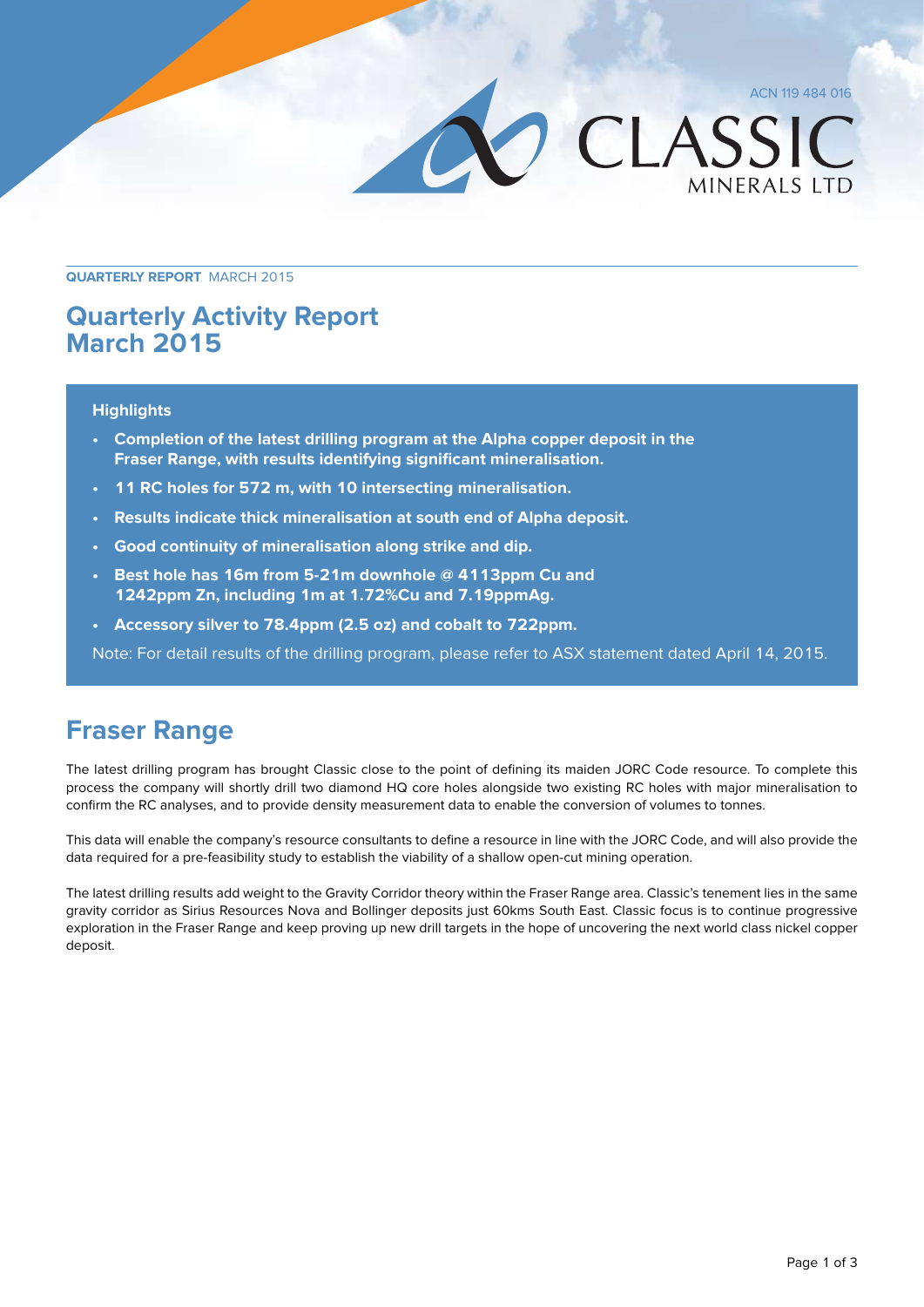ACN 119 484 016

CLASSIC MINERALS LTD

#### **Quarterly Report** March 2015